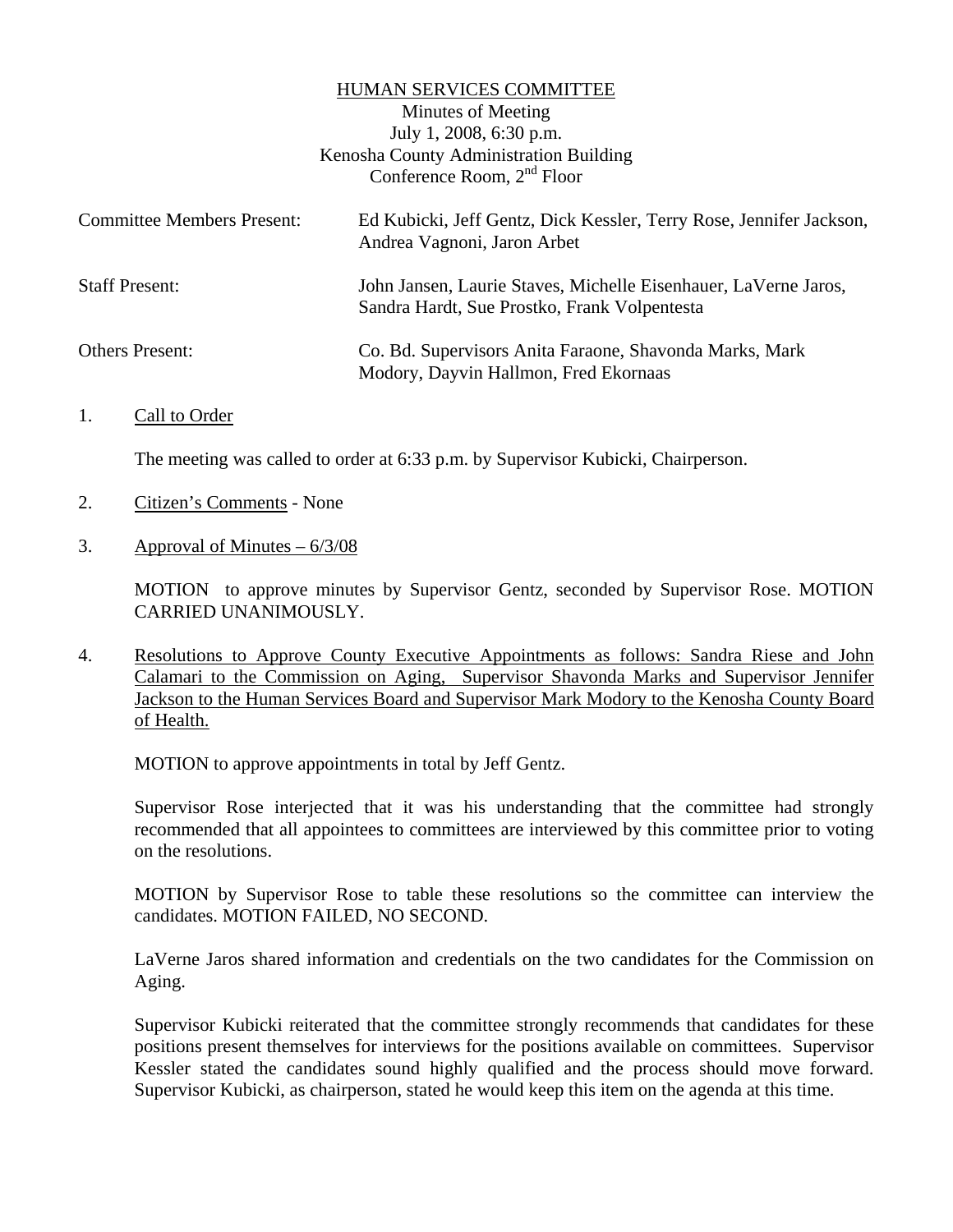Supervisor Gentz withdrew his motion to approve all candidates in total.

 MOTION by Supervisor Gentz, seconded by Supervisor Kessler to approve the appointment of Sandra Riese to the Commission on Aging. MOTION CARRIED UNANIMOUSLY.

 MOTION by Supervisor Gentz, seconded by Supervisor Kessler to approve the appointment of John Calamari to the Commission on Aging. MOTION CARRIED UNANIMOUSLY.

 MOTION by Supervisor Jackson, seconded by Supervisor Kessler to approve the appointment of Supervisor Shavonda Marks to the Human Services Board. MOTION CARRIED UNANIMOUSLY.

 MOTION by Supervisor Rose, seconded by Supervisor Gentz to approve the appointment of Supervisor Jennifer Jackson to the Human Services Board. MOTION CARRIED UNANIMOUSLY.

 MOTION by Supervisor Kessler, seconded by Supervisor Jackson to approve the appointment of Supervisor Mark Modory to the Kenosha County Board of Health. MOTION CARRIED UNANIMOUSLY.

5. Brookside: Resolution to Modify 2008 Capital Improvement Plan for Countywide Wireless Project

Laurie Staves stated she would present information on this resolution on behalf of the Department of Human Services and the Division of Information Services. The Information Services 2008 Capital Budget included \$33,000 funding for installing a county-wide wireless network which will allow countywide facilities such as Brookside Care Center, Human Services/Kenosha County Job Center, the Public Safety Building and the Kenosha County Center to have centrally managed wireless access points. Some examples of the advantages of a wireless system are to allow access and updating of Brookside resident information anywhere within the facility, the Health Division clinics can be setup within these buildings and FEMA and other Government agencies would be able to access information during emergencies. The Divisions within the Department of Human Services are able to draw down an additional \$15,000 from their funding sources for this project and the Brookside Care Center 2008 Capital Budget includes a total of \$66,000 for the purchase and installation for Phase III of the Keane Care Software implementation project. Information Services will request the additional \$25,000 through bonding.

Supervisor Rose asked why the additional funding through bonding. Laurie responded that was Administration's request. Supervisor Jackson asked if this would be the last request for additional funding for this project and if this will cover all areas needing this service. Laurie responded yes.

MOTION to approve by Supervisor Rose, seconded by Supervisor Gentz. MOTION CARRIED UNANIMOUSLY.

6. Such Other Business as Authorized by Law – None